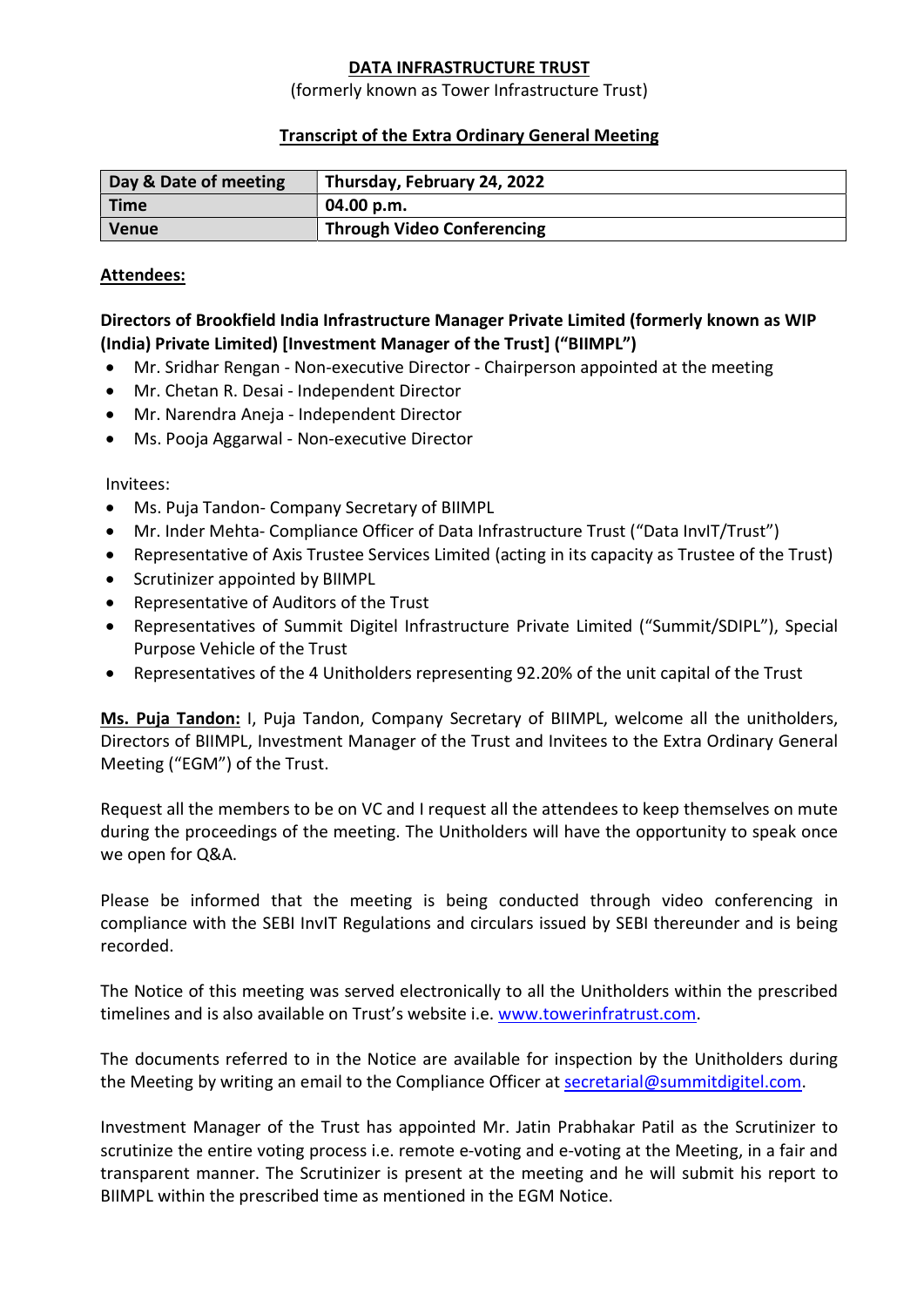On basis of Scrutinizer's Report, the result of the voting will be announced by the Trust on or before Saturday, February 26, 2022 which will then be submitted to BSE Limited and will also be uploaded on the Trust's website.

Representative of Deloitte Haskins & Sells, Auditors of the Trust and Representative of Axis Trustee Services Limited, Trustee of the Trust are also attending the meeting.

The meeting is being attended by 4 Unitholders representing approximately 92% of the unit capital and the Trust has received the necessary authorizations from the Unitholders.

I now propose to the Unitholders to appoint Mr. Sridhar Rengan, Chairperson of the Board of BIIMPL, as the Chairperson for the meeting and request the Unitholders to convey their vote in the chat box by writing "Yes" or "No".

Can I request all the Unitholders to post their votes for Mr. Sridhar to be the Chairperson, in the chat box.

(Unitholders present at the meeting consented to appoint Mr. Rengan as the Chairperson of the meeting.)

With that, I would request Mr. Sridhar Rengan to chair the Meeting and commence the proceedings.

# Mr. Sridhar Rengan: Thank you Puja.

Thank you and Good Evening to everyone. I welcome each one of you to the EGM of the Unitholders of the Trust.

I confirm that:

- the quorum is present and call the meeting to order.
- All reasonable efforts have been made by the Investment Manager, to enable Unitholders to participate and vote on the items being considered at the meeting.
- Facility for remote e-voting was open for Unitholders till Wednesday, February 23, 2022 till 5:00 p.m. and the facility for e-voting at the meeting is also available for Unitholders.
- Only those Unitholders who have not casted their votes through remote e-voting are eligible to cast their vote at the meeting.
- Voting process will be verified and scrutinized by Scrutinizer who will submit his report to the Chairperson within prescribed time as mentioned in the EGM Notice.
- With the permission of the Unitholders present at the meeting, I take the Notice of the EGM as read.

I now take the following agenda items as per the Notice:

- $\triangleright$  Agenda Item No. 1 relates to authority to borrow and create charge on assets and matters related thereto i.e. increasing the existing borrowing limit to upto 70% of the value of the Trust Assets; and
- $\triangleright$  Agenda Item No. 2 relates to consideration and approval of a preferential issue of upto 52,870,104 units of Data Infrastructure Trust.

I request Mr. Dinesh Jain, CFO of the SPV and Ms. Pooja Aggarwal, Director of BIIMPL, to provide a brief background on the agenda items.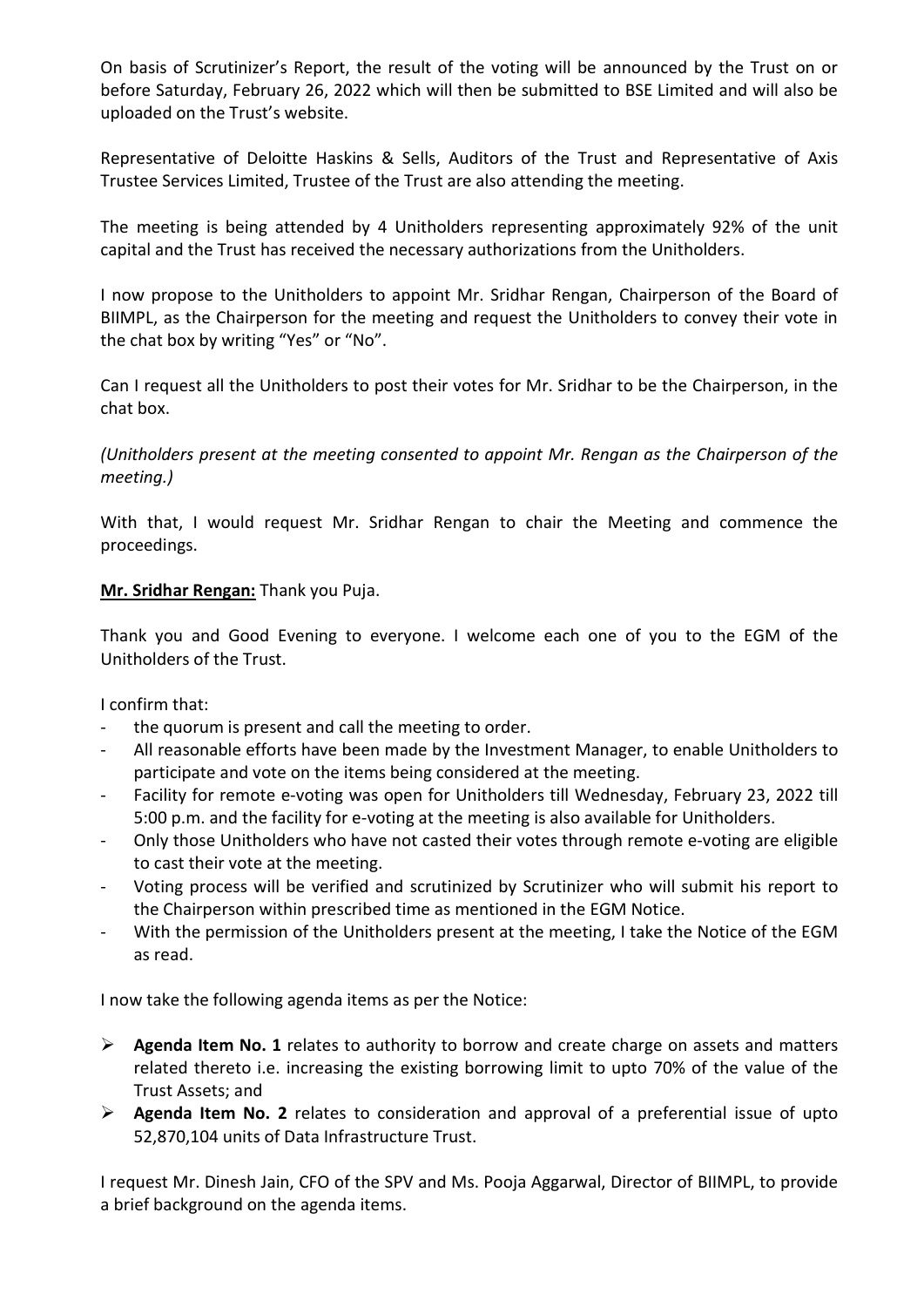Mr. Dinesh Jain: Unitholders are requested to note that the Trust has no borrowings as on December 31, 2021, on a standalone basis and has only one subsidiary i.e. Summit Digitel Infrastructure Private Limited as on December 31, 2021 with external borrowing of Rs. 2,10,354 million, on a consolidated level. Pursuant to the SEBI (Infrastructure Investment Trusts) Regulations, 2014, the Data InvIT on a consolidated level can borrow up to 70% of the value of InvIT asset (currently it is below 49%) only once the following 4 conditions are met:

- Have a track record of atleast six distributions in the preceding FY, which has been completed by the Trust in FY21;
- AAA Credit Rating from SEBI Registered rating agency Trust has obtained AAA stable rating from CARE Ratings Limited on January 4, 2022, for its consolidated borrowings up to 70%;
- Utilize the funds only for acquisition or development of infrastructure projects; and
- Obtain the approval of unitholders.

Accordingly, Unitholders are requested to grant their approval to approve the increase in the borrowing limit of the Trust.

Ms. Pooja Aggarwal: Unitholders are requested to note that the Data InvIT Committee of the Investment Manager had granted its approval for acquisition of Space Teleinfra Private Limited ("STIPL"), a fast growing shared telecom infrastructure provider for voice and data connectivity, in July 2021. The Trust has agreed to pay Rs. 9,000 million as consideration for the shares of STIPL subject to certain adjustments agreed under the Securities Purchase Agreement. Including adjustments, the total consideration is expected to be Rs. 8,998 million. The transaction is being funded through a 'cash consideration' for 35% equity and 'unit consideration' for 65% equity. The Trust is raising capital for the cash consideration through the Rights Issue, while the unit consideration will be paid to sellers through issuance of units by way of Preferential Issue. Accordingly, it is proposed to issue and allot 52,870,104 units at a price of Rs. 110.46 per unit, by way of preferential issue to Westwood Business Consultancy LLP, selling shareholder of STIPL. Unitholders are requested to note that the units offered by way of preferential issue will be allotted within 15 days from unitholder's approval and will be listed on BSE Limited.

Accordingly, Unitholders are requested to approve the issuance of units to the selling shareholder, on preferential basis.

Mr. Sridhar Rengan: We are now opening up for the Q&A session.

The Unitholders who wish to speak or have any query or any comments on the agenda items, may post their question in the chat box or click on the "Raise Hand" tab available on the screen.

We seem to have no question. Thank you I shall now get on to the next item. We will now commence the e-voting process for voting at the meeting and I would request Ms. Tandon to brief the unitholders on the voting process.

Ms. Puja Tandon: Thank you Mr. Sridhar Rengan.

- Link for e-voting will be shared in the chat box (please click on the message icon on your teams window to access the chat box). Detailed process for voting is mentioned in the Annexure I to the AGM Notice. The e-voting window will remain open for 15 minutes post conclusion of the EGM.
- E-voting shall be exercised by only those Unitholders who have not exercised their option of remote e-voting earlier.
- In case a Unitholder who has already exercised their vote through remote e-voting also votes at the meeting, his/her votes cast earlier through remote e-voting will be considered.